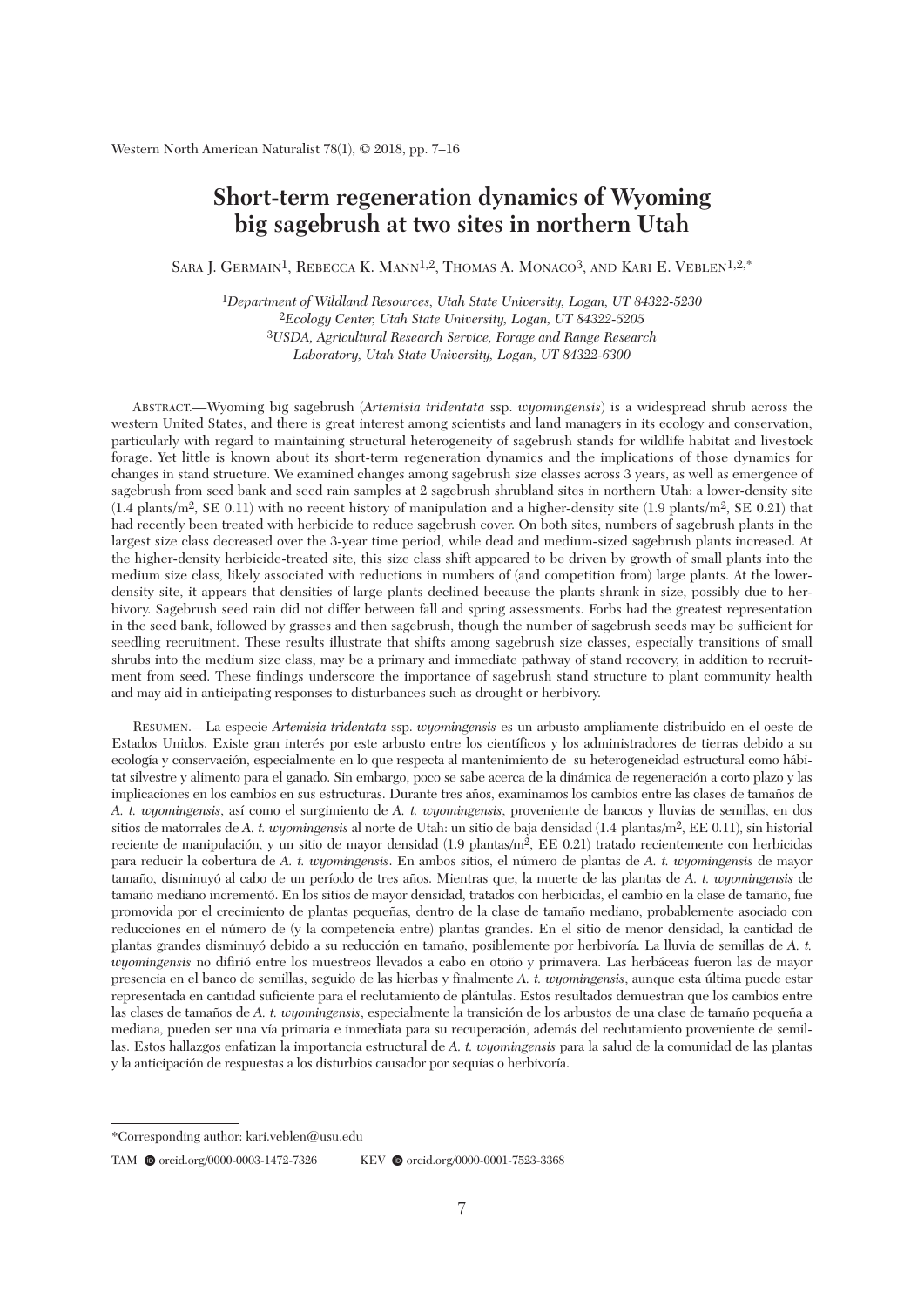Wyoming big sagebrush (*Artemisia tridentata* ssp. *wyomingensis*) is a widespread dominant shrub across much of the Intermountain West. It is the foundational species of the sagebrush steppe, which provides critical habitat for numerous wildlife species, including the federally threatened Greater Sage-Grouse (*Centrocercus urophasianus;* Schroeder et al. 2004), Brewer's Sparrow (*Spizella breweri;* Knick and Rotenberry 2002), and pygmy rabbit (*Brachylagus idahoensis;* Rowland et al. 2006). These wildlife species, particularly sage-grouse, require shrub structural diversity for their habitat (Crawford et al. 2004, Dahlgren et al. 2006). While sagebrush density is known to dynamically shift over both short- and long-term periods even in the absence of anthropogenic disturbances (Anderson and Inouye 2001), little is known about changes in densities of particular size classes over time.

 Managers often must balance structural diversity of sagebrush stands for wildlife habitat with alternative land uses, including grass production for domestic livestock forage (Noss et al. 1995, Davies et al. 2011). While it is clear that sagebrush populations can decline due to factors such as ungulate herbivory (Wambolt and Sherwood 1999) and wildfire (Davies et al. 2011), in some cases sagebrush can become overdominant and structurally homogeneous, typically due to inappropriate livestock grazing practices that reduce perennial herbaceous vegetation (Hanson and Stoddart 1940, Cooper 1953, Schlaepfer et al. 2014). Range managers throughout the 20th century have therefore attempted to thin sagebrush stands and increase understory herbaceous production by using controlled burning, mechanical treatments, or chemical herbicides (Pechanec et al. 1954, McIver and Brunson 2014).

 Although many shrub reduction activities successfully reduce shrub abundance on the landscape in the short term (Wambolt and Payne 1986), some reports show that shrub control activities are short-lived or ineffective (McDaniel et al. 2005). Moreover, little information exists on how management interventions affect structural heterogeneity of sagebrush stands. The likelihood that management actions have unique effects on sagebrush of different sizes, leading to important structural changes—and potentially short-lived treatment effects—emphasizes the need for more research to examine drivers of local-scale sagebrush size structure dynamics within individual stands. In particular, more detailed information on natural changes in sagebrush size distributions over time, as well as how size distributions respond to management treatments, will provide insights into regeneration dynamics of this important species.

 It is also unclear to what extent size distributions may be driven by recruitment of sagebrush seedlings from the seed bank. Sagebrush recruitment is known to be episodic and greater in wet years (Young et al. 1989, Maier et al. 2001, Perryman et al. 2001), and sagebrush seed banks are known to be short-lived (Young and Evans 1975, Wijayratne and Pyke 2012), suggesting that recruitment from seed may influence the effectiveness of shrub treatment methods. Though ample research exists describing (1) the conditions necessary for germination and establishment (e.g., controlled competitors, shallow planting depth; Meyer and Monsen 1992, Meyer 1994, Monsen and Stevens 2004) and (2) practical seed quality and seeding technology (Williams et al. 2002, Lambert 2005, Ott et al. 2017), little is known about short-term regeneration dynamics of sagebrush for either intact sagebrush stands or those that have been subject to reductions via management.

 We investigated size class distributions of sagebrush plants in Wyoming big sagebrush communities in northern Utah that were managed for both livestock production and wildlife habitat. Our study included 2 sites representing common phases of sagebrush communities that were managed in different ways. The first site had high shrub density and was treated with a low rate of tebuthiuron, a soil-active chemical commonly used for reducing shrubs in the Intermountain West (Olson and Whitson 2002). The second site had lower initial shrub density and was therefore not treated. At each site, we tracked changes in sagebrush size classes for 3 years and also measured density of sagebrush seedlings emerging from seed rain traps and seed bank samples to assess the impact of management on these regeneration mechanisms.

 We expected the high seed production of sagebrush (112–336 kg/ha per year; Tilley et al. 2017) to eliminate or drastically reduce any biologically meaningful differences in seed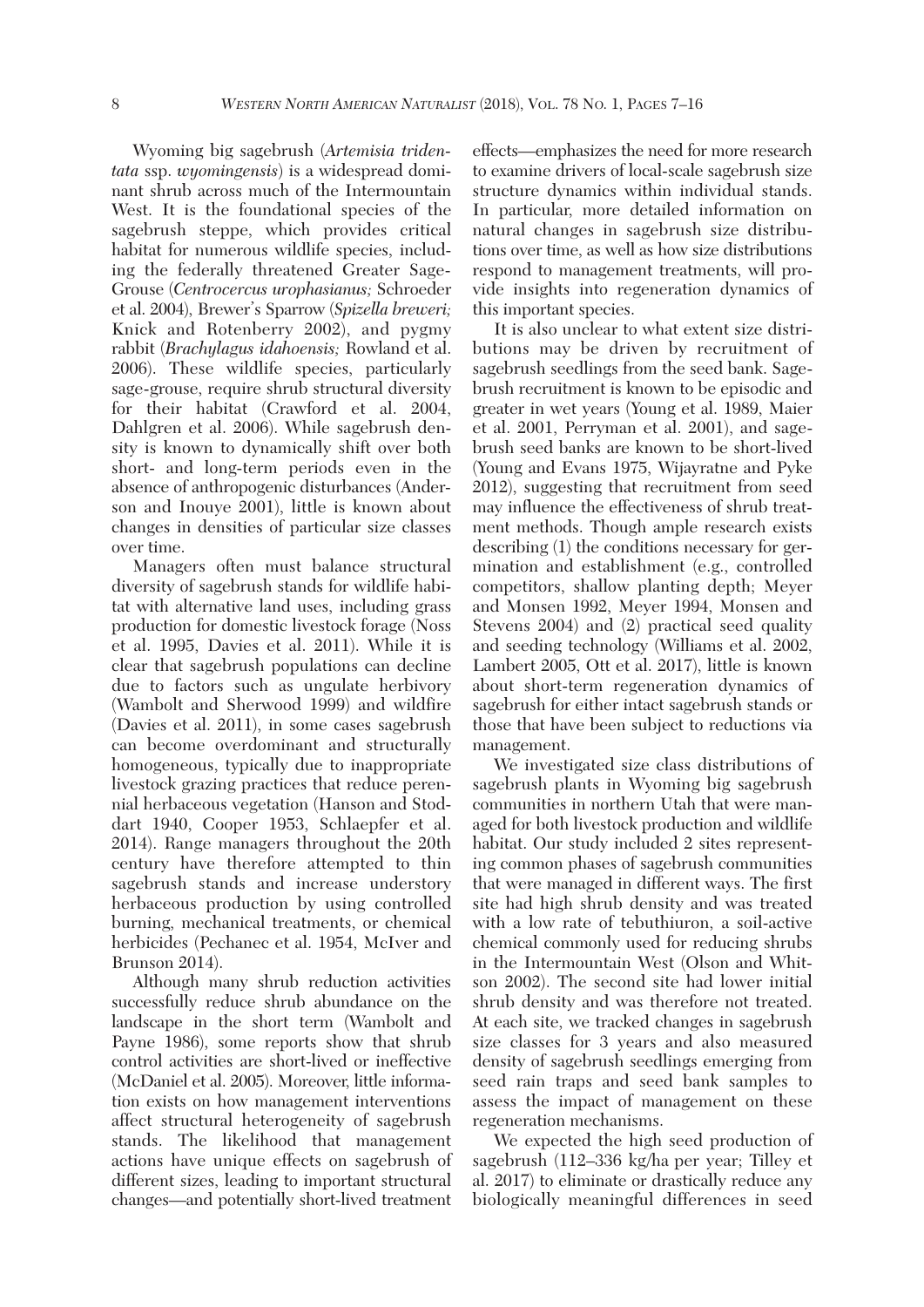rain between the high-density and low-density sites and instead hypothesized that we would observe unique changes in densities per size class for established sagebrush plants. Specifically, at the high-density herbicide-treated site we expected to observe either (1) reduction of all shrub size classes, resulting in release of seedlings from the seed bank (sensu Young and Evans 1989, Perryman et al. 2001, Schlaepfer et al. 2014) or (2) greater mortality of larger shrubs than smaller shrubs from the soil-applied herbicide, resulting in release of surviving plants in smaller size classes and suppression of seedlings from the seed bank. Conversely, at the low-density site we expected few to no changes in size class distribution over the course of the short-term observation window due to the lack of management interventions and only moderate livestock grazing intensity.

#### **METHODS**

#### Study Site

 Our study was conducted in the Wyoming Basin (Level III Ecoregion 18), Semiarid Bear Hills (Level IV Ecoregion 18d), in northeastern Utah (https://www.epa.gov/eco-research/ level-iii-and-iv-ecoregions-continental-united -states). The study area is a cattle ranch in northern Utah (41.87000°N, 111.24000°W; average elevation 2225 m asl) located on an Upland Loam (Wyoming Big Sagebrush) Ecological Site (USDA–NRCS 2017). The soils are classified as Lonjon Silt Loam, which is moderately permeable, gravelly, and moderately deep. Mean annual precipitation ranges from 305 to 406 mm, with average winter temperatures of −5.3 °C and average summer temperatures of 15.9 °C (PRISM 2015). Common woody species are Wyoming big sagebrush (*Artemisia tridentata* Nutt. ssp. *wyomingensis* Beetle & Young) and rubber rabbitbrush (*Ericameria nauseosa* [Pall. ex Pursh] G.L. Nesom & Baird)*.* Herbaceous vegetation is dominated by perennial grasses and forbs, including needle-and-thread grass (*Hesperostipa comata* [Trin. & Rupr.] Barkworth), prairie Junegrass (*Koeleria macrantha* [Ledeb.] Schult.), silvery lupine (*Lupinus argenteus* Pursh.), and sulfur buckwheat (*Eriogonum umbellatum* Torr.). Plant nomenclature follows the USDA PLANTS Database (NRCS 2016).

#### Study Design

 Within the study area, we investigated 2 site types that were similar in soils, vegetation, and landscape position but dissimilar with respect to sagebrush densities. Mean (SE) mature sagebrush densities were 1.4 (0.11) and 1.9  $(0.21)$  plants/m<sup>2</sup> at the low- and highdensity sites, respectively. These values are similar to sagebrush density standards (i.e., **≥**1 plants/m2) for reclaimed mine lands in Wyoming (Williams et al. 2002), as well as untreated and treated high-density stands in eastern Oregon (i.e., 1.0 and 0.5 plants/m2, respectively; Davies et al. 2012). At the lowerdensity (LD) site, twenty 20-m transects (minimum 15 m apart) were distributed throughout 2 areas, totaling approximately 15 ha. At the higher-density (HD) site, twenty 20-m transects (minimum 35 m apart) were distributed throughout a single area that spanned more than 200 ha. In fall 2012, prior to the initiation of our study, the HD site had been treated with a low application rate (2.8 kg/ha) of a granular tebuthiuron 20P (Alligare LLC, Opelika, AL, USA) herbicide that targets woody plants.

 In fall 2012 and summer 2014 and 2015, sagebrush densities were measured in 1-mwide belts created by holding a 1-m stick while walking adjacent to each of the 40 transects and counting sagebrush plants in the 20-m2 area. Sagebrush plants were classified as large (>30 cm high, main stem >6.5 mm diameter, complex branching, rounded growth form, and evidence of flowering structures), medium (7.6–30 cm high, main stem 3–6.5 mm diameter, minimal branching, and nonreproductive), small (<7.6 cm high, no branching, and nonreproductive), or dead. We did not determine age of sagebrush plants, but our large, medium, and small size classes roughly correspond to "large mature" (stems >3 cm diameter), "juvenile" (>10 cm high, stems <1 cm diameter), and "seedlings" (<10 cm high), respectively, as described by Lesica et al. (2007).

 Along each of the 40 transects, 5 seed rain (SR) traps were placed at 5-m intervals between 0 and 20 m (200 traps total) to capture seeds dispersed by gravity and wind. Based on methods of Schott (1995), traps were made by filling a 75-cm2 funnel with medium gravel inside a plastic cup with drainage holes. Traps were then buried in the soil with a 1-cm lip above ground. Seed rain traps were deployed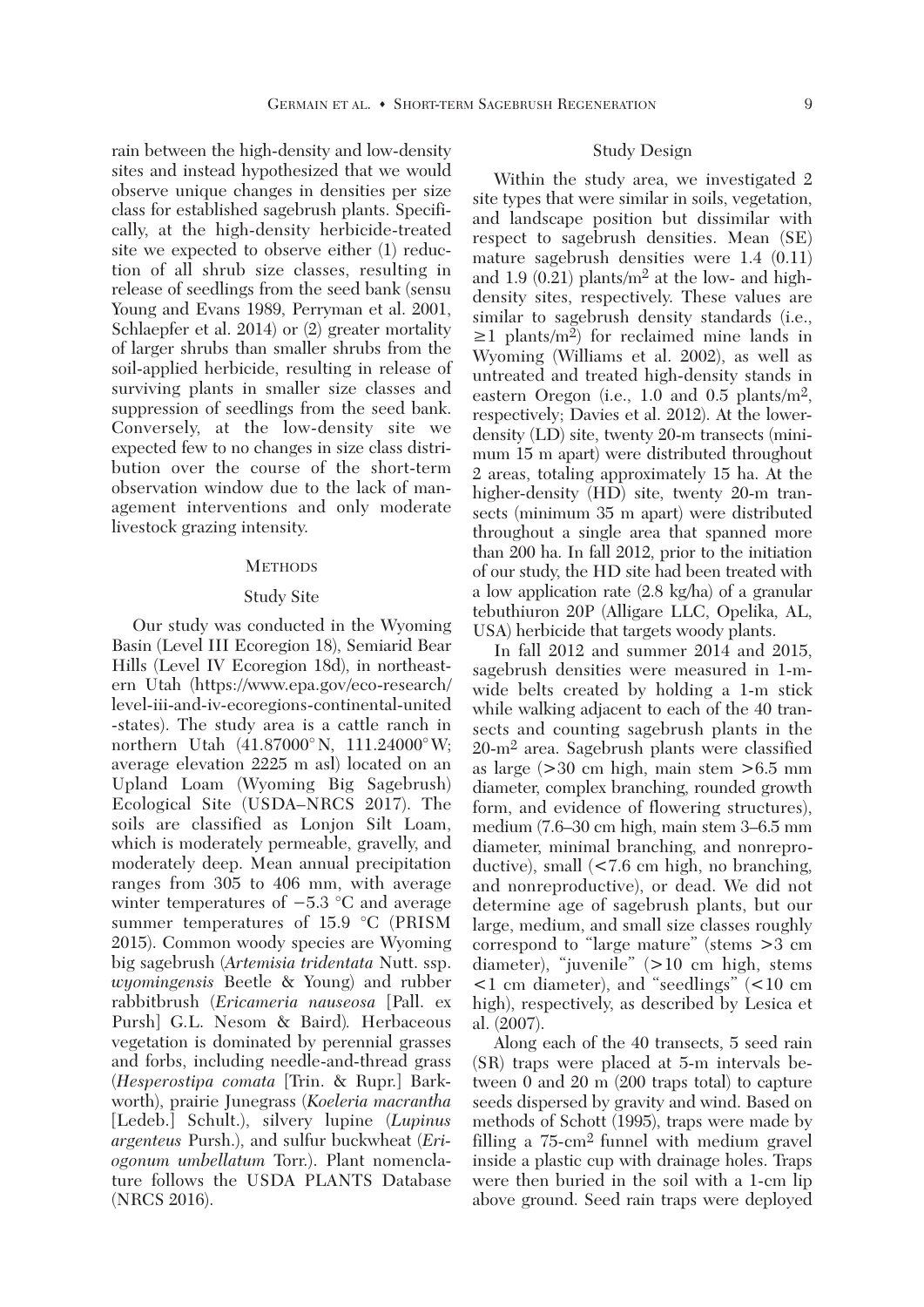TABLE 1. Greenhouse trials conducted in this study, including collection dates, grow-out dates, and number of subsamples (each grown in its own pot) for a low-density sagebrush site (LD) and a high-density tebuthiuron-treated site (HD).

| Trial type        | Collection date | Grow-out date  | No. of LD<br>subsamples | No. of HD<br>subsamples |
|-------------------|-----------------|----------------|-------------------------|-------------------------|
| Seed rain 1 (SR1) | November 2013   | June $2014$    | 92                      | 86                      |
| Seed rain 2 (SR2) | May 2014        | August 2014    | 99                      | 96                      |
| Seed bank (SB)    | June $2014$     | September 2014 | 100                     | 100                     |

in October 2013, and samples were collected from these traps twice (SR1 and SR2; Table 1). Samples were kept in plastic bags with a moist paper towel for transportation to the laboratory, where they were stored at 4 °C for 120 (SRI1) and 75 (SRI2) days, respectively. Seed bank (SB) samples were collected in June 2014 (Table 1) at each of the 200 seed trap locations. Each sample comprised three  $5$ -cm-long  $\times$  1-cm-diameter soil cores combined in a bag, and all samples were cold stratified for 60 days.

 Grow-out trials for SR1, SR2, and SB samples were conducted in summer/fall 2014 (Table 1) in a greenhouse on the Utah State University campus under ambient solar radiation with day and night air temperatures maintained at 70 °C. In each trial, each subsample (Table 1) was grown in steam-sterilized loamy sand in its own sterile pot  $(550 \text{ cm}^3)$ that had been cut and fit with cheesecloth to prevent sand leakage. Pots were spatially randomized on a greenhouse bench. SR1 and SR2 samples were rinsed with water over a sieve, then vacuum filtered to remove soil and plant debris. A squirt bottle was then used to spray seeds onto the soil surface (SR1) or onto paper towel squares placed on the soil surface to prevent seed loss (SR2). SB samples were spread evenly and thinly across the soil surface. All pots were bottom-watered and the soil was kept saturated. We counted and identified all seedlings weekly for 30 days in each trial and removed seedlings at the time of identification to prevent double counting.

# Statistical Analyses

 For all analyses, subsample data were averaged for each transect  $(n = 20$  transects for each of the 2 sites), and transects were considered independent experimental units. We used nonparametric tests for all analyses because the data did not meet assumptions of normality and homogeneity of variance, even with transformation. For each of the 2 sites (LD and HD), we performed 4 separate analyses of small, medium, large, and dead sagebrush densities to test for effects of year (2012, 2014, and 2015) using a Bonferroniadjusted alpha level ( $\alpha = 0.0125$ ). Similarly, for each seed rain trial (SR1 and SR2), we tested for differences in seedling emergence density between the fall and spring sampling dates at each of the 2 sites. We used the Wilcoxon Signed-Rank method for these tests to account for potential serial correlation associated with repeated measures. For seed bank data at each site, we used the Wilcoxon Rank-Sum method to test for pairwise differences among forb, grass, and sagebrush emergence within a given year, again using a Bonferroniadjusted alpha level ( $\alpha = 0.0167$ ). Analyses were performed in R version 3.1.0 (R Core Team 2014).

#### **RESULTS**

 Although both HD and LD sites experienced declines of large sagebrush, the degree of loss at the HD site (89% from 2012 to 2015) was greater than that at the LD site (35% from 2012 to 2015) (Fig. 1, Table 2). The HD site also experienced a much greater decline from 2012 to 2014 than did the LD site (80% and 31%, respectively; Fig. 1, Table 2); only at the HD site did densities continue to decline into the final year (2015; Fig. 1, Table 2). At the HD site, densities of sagebrush in the smallest size class also declined by 99% from 2012 to 2015; the magnitude of this decline exceeded the magnitude of declines in all other size classes at either site. Declines at the LD site were nonsignificant (Fig. 1, Table 2).

 In contrast, densities of sagebrush in the medium size class increased at both sites from 2012 to 2014 (2.2 and 4.4 times greater at the HD and LD sites, respectively; Fig. 1, Table 2). Densities of medium sagebrush appeared to be consistently higher at the HD site than at the LD site over the time frame of our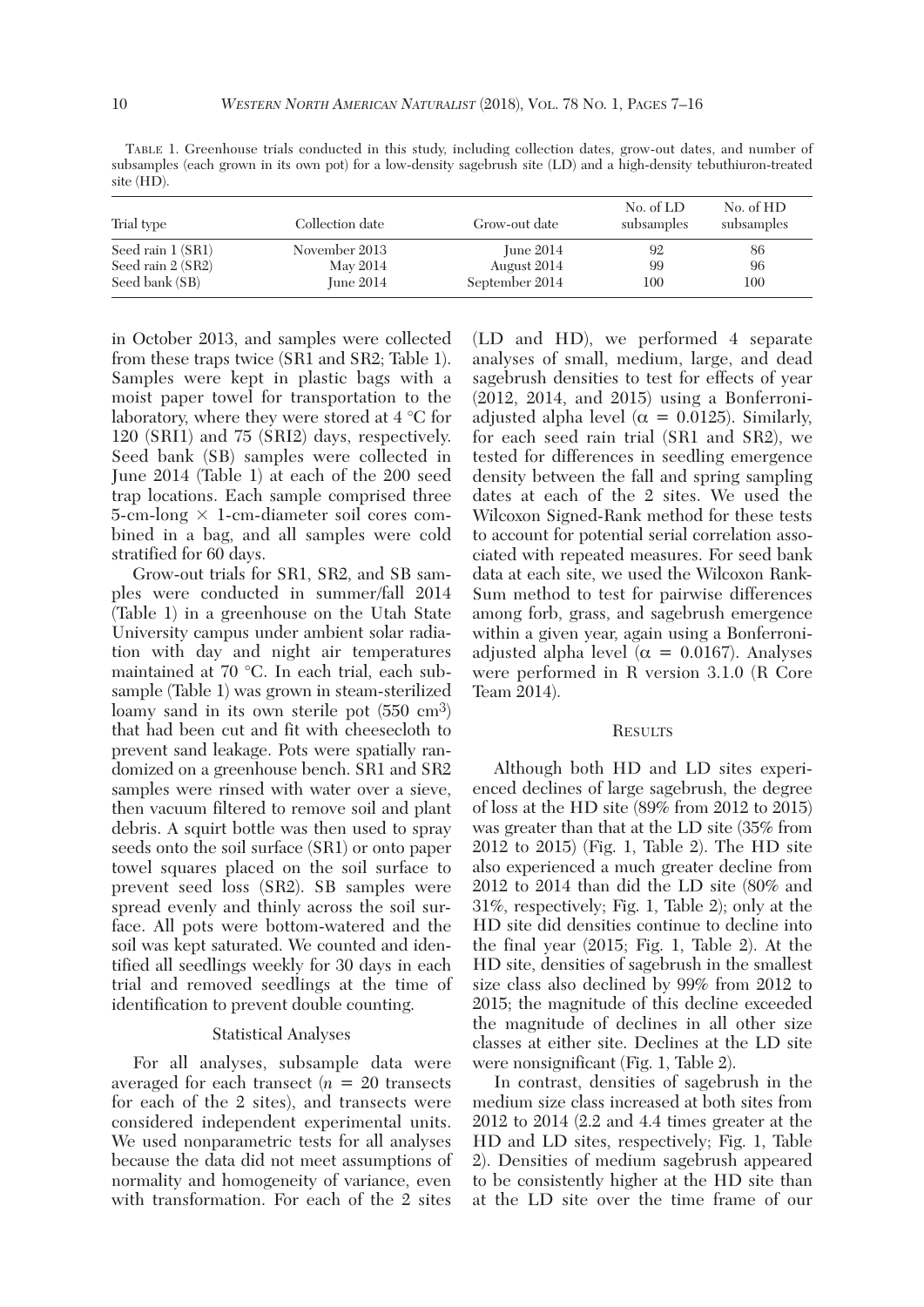

 Fig. 1. Mean shrub densities (**+–**1 SE) for large, medium, small, and dead sagebrush plants over 3 years at each of 2 sites  $(n = 20$  for each site). One site had low densities of sagebrush, and one site had high densities of sagebrush and was treated with herbicide to reduce sagebrush in 2012. Shared letters indicate no statistically significant differences  $(P < 0.05)$  between years within a sagebrush category at a given site.

 TABLE 2. Wilcoxon signed-rank test results for comparisons of sagebrush densities between years (2012, 2014, and 2015) across 20 transects at each of 2 sites (one site with low densities of sagebrush and one site with high densities of sagebrush that was also treated with herbicide to reduce sagebrush in 2012). Separate analyses were performed for small, medium, large, and dead sagebrush at each site. An asterisk (\*) indicates significance at the 0.05 level following Bonferroni correction, and a plus symbol (+) indicates significance at the 0.10 level. Statistical tests could not be performed at the low-density site for small shrubs in 2014 vs. 2015 because of too many zero values.

|               |        | Low sagebrush density |            | High sagebrush density |              |
|---------------|--------|-----------------------|------------|------------------------|--------------|
|               |        | V statistic           | P          | V statistic            | P            |
| 2012 vs. 2014 | Dead   | 116.5                 | $0.0012*$  | 210                    | $< 0.0001$ * |
|               | Large  | 3                     | $0.0001*$  | $\Omega$               | $< 0.0001$ * |
|               | Medium | 207                   | $0.0001 *$ | 200                    | $0.0004*$    |
|               | Small  | $\theta$              | 0.3711     | $\mathbf{0}$           | 0.0003       |
| 2014 vs. 2015 | Dead   | 82.5                  | 0.4653     | $\mathfrak{2}$         | $0.0029$ *   |
|               | Large  | 126.5                 | 0.0728     | 134                    | $0.0065*$    |
|               | Medium | 45.5                  | $0.0270 +$ | 145.5                  | 0.0440       |
|               | Small  |                       |            | $\Omega$               |              |
| 2012 vs. 2015 | Dead   | 22                    | 0.0572     | $\Omega$               | $< 0.0001$ * |
|               | Large  | 205.5                 | $0.0002$ * | 210                    | $< 0.0001$ * |
|               | Medium |                       | $0.0001 *$ | 30                     | $0.0054$ *   |
|               | Small  | 3                     | 0.3711     | 153                    | $0.0003*$    |

study (Fig. 1). Densities of dead sagebrush increased from 2012 to 2014 at both sites (Fig. 1, Table 2). However, only at the HD site did increases continue into the final year, likely due in part to herbicide treatment; by 2015, dead sagebrush accounted for 35% of all sagebrush at the HD site, compared to only 5% at the LD site.

 Sagebrush seedling emergence from seed rain samples (SR1 and SR2) was similar for fall  $(\bar{x} = 2.1$  plants per pot) and spring  $(\bar{x} = 1.1)$ 2.6 plants per pot) samples at both LD (*V* = 71,  $P = 0.22$ ) and HD ( $V = 56$ ,  $P = 0.55$ ) sites (Fig. 2). Emergence from the seed bank indicated that forb emergence at each of the 2 sites was greater than emergence of either grasses (3.7 times greater in HD, 3.8 times greater in LD) or sagebrush (7.9 times greater in HD, 6.6 times greater in LD) (Fig. 3, Table 3).

#### **DISCUSSION**

 Changes to the size structure of sagebrush stands can occur via multiple pathways, due to both natural processes and management actions (Beck et al. 2009, Mitchell et al. 2017). For example, in the absence of largescale disturbance, size structure of sagebrush stands is uneven, indicative of seedling recruitment from the seed bank (Lesica et al.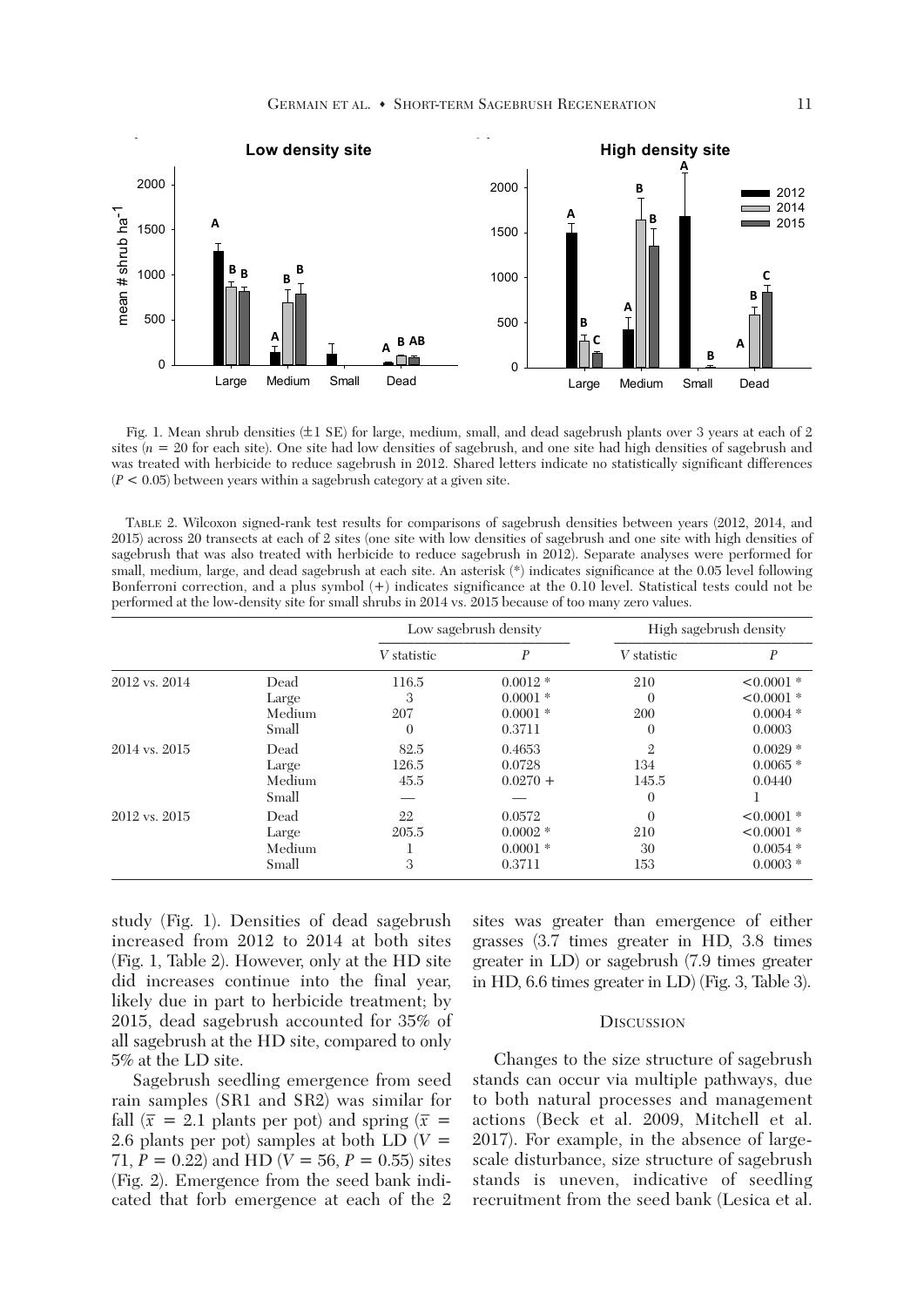

 Fig. 2. Mean number of emergent sagebrush seedlings per square meter (**+–**1 SE) during greenhouse grow-out trials of seeds collected from 75-cm2 seed traps at 2 times of year at 2 sites  $(n = 20$  for each site). One site had low densities of sagebrush, and one site had high densities of sagebrush and was treated with herbicide to reduce sagebrush in 2012.

Fig. 3. Mean seedling emergence  $(\pm 1 \text{ SE}; n = 20)$  during greenhouse grow-out trials of sagebrush, grass, and forb seeds collected from seed banks at 2 sites (*n* = 20 for each site, where each sample value is the mean of five 12-cm3 subsamples). One site had low densities of sagebrush, and one site had high densities of sagebrush and was treated with herbicide to reduce sagebrush in 2012.

 TABLE 3. Wilcoxon rank-sum test results for comparisons of sagebrush, grass, and forb densities in the seed bank across 20 transects at each of 2 sites (one site with low densities of sagebrush and one site with high densities of sagebrush that was also treated with herbicide to reduce sagebrush in 2012). An asterisk (\*) indicates significance at the 0.05 level following Bonferroni correction.

|                     | Low sagebrush density |            | High sagebrush density |            |
|---------------------|-----------------------|------------|------------------------|------------|
|                     | W statistic           |            | W statistic            |            |
| Sagebrush vs. grass | 234                   | 0.3075     | 242                    | 0.2172     |
| Grass vs. forb      | 313                   | $0.0017*$  | 318                    | $0.0011*$  |
| Sagebrush vs. forb  | 69.5                  | $0.0002$ * | 58                     | $<0.0001*$ |

2007). Alternately, recovery from fire, as well as the more rapid recovery sometimes observed following herbicide treatment, is attributed primarily to seed rain from surviving mature sagebrush (Johnson and Payne 1968, Bartolome and Heady 1978, Baker 2006). Our results suggest that shifts among size classes of established sagebrush are another important pathway for changes in stand structure in both minimally managed low-density and more intensively managed higher-density sagebrush stands.

 We found that densities of medium-sized sagebrush plants increased over time at both sites (sensu Owens and Norton 1990). The increase of medium plants contributed to increased structural heterogeneity in the lowdensity site, which was dominated by large sagebrush at the onset of our study. Sagebrush germinants did not recruit into the small size class at rates detectable in our study at either site. At the high-density site, this lack of recruitment into the small size class, combined with mortality of large shrubs, likely contributed to our observation of decreased vertical structural diversity (i.e., medium shrubs dominating the stand) and increased horizontal structural diversity (i.e., interspersed live shrub patches and dead shrub gaps).

 Over the 3.5-year time frame of our study, densities of medium-sized shrubs increased regardless of differences in management history and initial stand densities between sites. However, the mechanisms responsible for structural changes appeared to differ between the 2 sites. At the lower-density site, where sagebrush had not been treated with herbicide, the increase in medium shrubs was only partly explained by the decrease in small shrubs; in other words, the loss of small shrubs via growth into the medium size class could not fully (numerically) account for the overall increase in medium shrubs at that site. Because numbers of dead sagebrush similarly could not numerically account for losses of plants in the large sagebrush category, we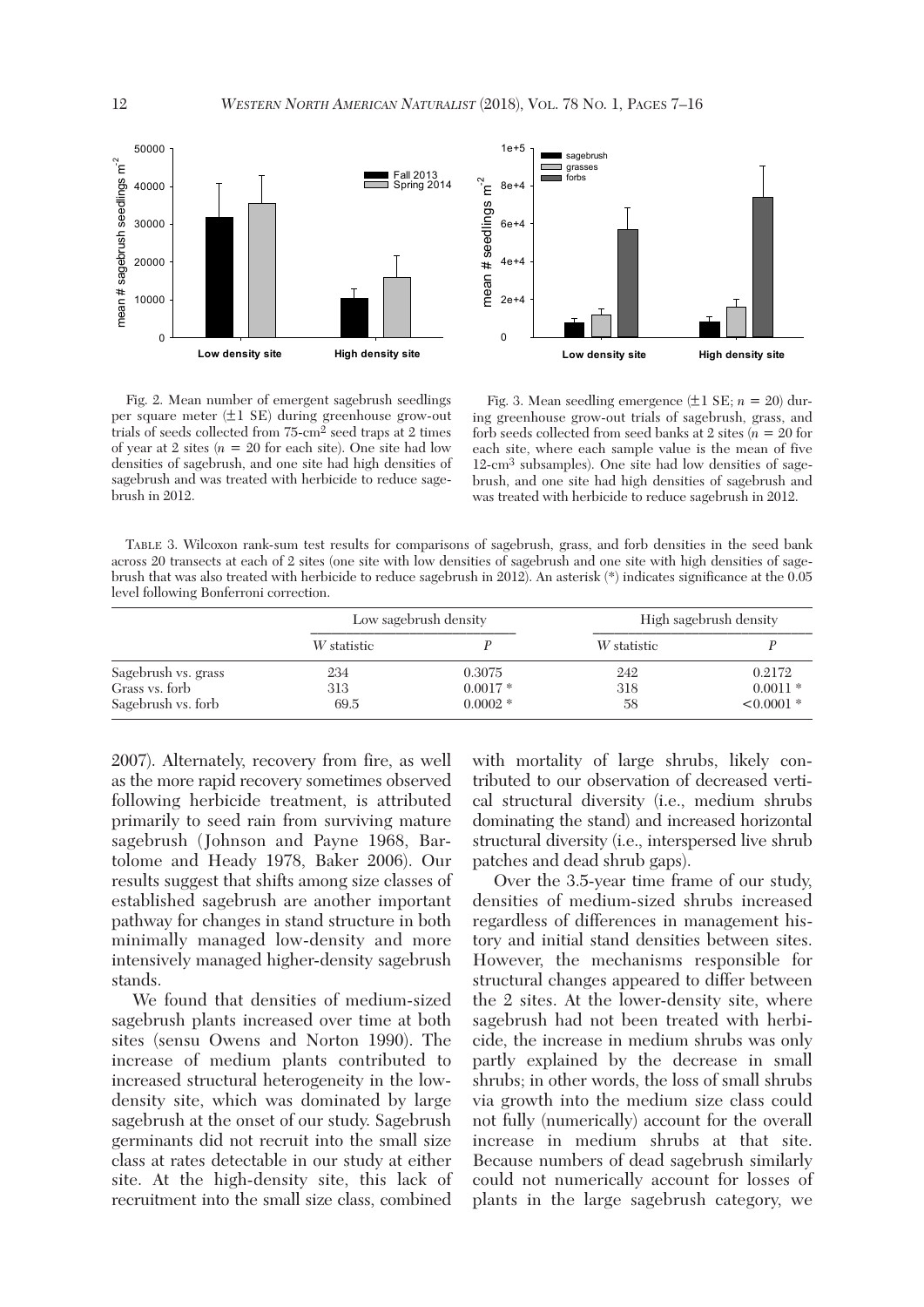conclude that larger sagebrush were reduced in size, thereby accounting for the remaining increases to the medium size class we observed. This could have been caused by herbivory from elk (*Cervus canadensis*) and mule deer (*Odocoileus hemionus*), which can reduce canopy cover and induce mortality of individual sagebrush plants, thereby affecting size class distributions (Wambolt and Sherwood 1999, Veblen et al. 2015). Alternatively, reductions in shrub stature can be caused by other mechanical factors, such as breakage from heavy snow deposition on branches or trampling by livestock and large wildlife (Owens and Norton 1992). Although we did not explicitly test any of these mechanisms, we found that a low-density, moderately grazed site without prior management intervention became more structurally diverse over the short term; these results contrast with commonly observed long-term patterns of sagebrush stands becoming more structurally homogeneous with reduced herbaceous understory (Hanson and Stoddart 1940, Cooper 1953, Avirmed et al. 2015).

 A greater understanding of changes in sagebrush size class transitions following active management will provide insights into regeneration mechanisms needed to develop better restoration strategies (Chambers and Wisdom 2009, Schlaepfer et al. 2014). The results from our higher-density site that had been treated with herbicide indicate that as densities of small and large sagebrush declined, medium-statured and dead sagebrush showed a roughly proportional increase. These results suggest that small sagebrush plants transitioned into the medium size class, while large sagebrush plants died. The significant loss of live, large sagebrush plants could have thereby released smaller sagebrush from competition and allowed them to grow into the medium size class. This result is not unexpected given the greater soil resource availability that probably followed the substantial tebuthiuron-driven mortality of large sagebrush (sensu Murray 1988, McDaniel et al. 2005). The increase in the medium-sized plant category also may have been due to higher survival probability, since medium plants may have experienced less trampling mortality from grazers than smaller plants (Owens and Norton 1990). These findings illustrate that recovery within sagebrush stands—specifically following herbicide treatment, but potentially extending to other types of disturbances that reduce large sagebrush—may depend on the number of surviving small sagebrush that are able to grow into larger size classes following disturbance, not just recruitment from seed.

 The relatively low representation of sagebrush in the seed bank that we observed highlights the importance of established, small sagebrush plants for stand recovery. Relative abundance of sagebrush seeds in the seed bank can be highly variable in sagebrush sites (Allen et al. 2008, Pekas and Schupp 2013) depending on disturbance history, and sagebrush seeds may even be absent in the case of invasive annual grass dominance (Hassan and West 1986, Humphrey and Schupp 2001). Because our sites were not invaded by annual grasses, we expected to observe a high representation of sagebrush in the seed bank (i.e., Hassan and West 1986, Gunnell 2009). Instead, we found a higher contribution of forbs relative to either sagebrush or grasses. These results suggest that forb abundance might be expected to increase alongside the increasing numbers of medium-sized shrubs we observed at both sites since seed bank can be representative of aboveground plant functional group abundance (Pekas and Schupp 2013). Further studies need to be conducted to (1) inspect seed banks over multiple time periods, (2) determine whether greater numbers of forbs in the seed bank can result in greater forb populations, and (3) determine to what extent plant establishment is limited by factors such as competition, drought, or herbivory (Avirmed et al. 2015, Rottler et al. 2018). Furthermore, it is important to investigate any negative effects of residual tebuthiuron on aboveground abundance of forbs (*sensu* Scifres and Mutz 1978, Britton and Sneva 1981). Because tebuthiuron is absorbed by plant roots and transported to leaves (Chang and Stritzke 1977, Whisenant and Clary 1987, Johnsen and Morton 1989), residual tebuthiuron in the soil may have negative effects on forbs (and shrubs) once they are established.

 Seed production of sagebrush occurs primarily during fall months (Hassan and West 1986), rendering our observation of no differences between fall and spring seed rain sampling periods somewhat unexpected. Our results suggest that sagebrush seeds remain on flowering stems and that seed dispersal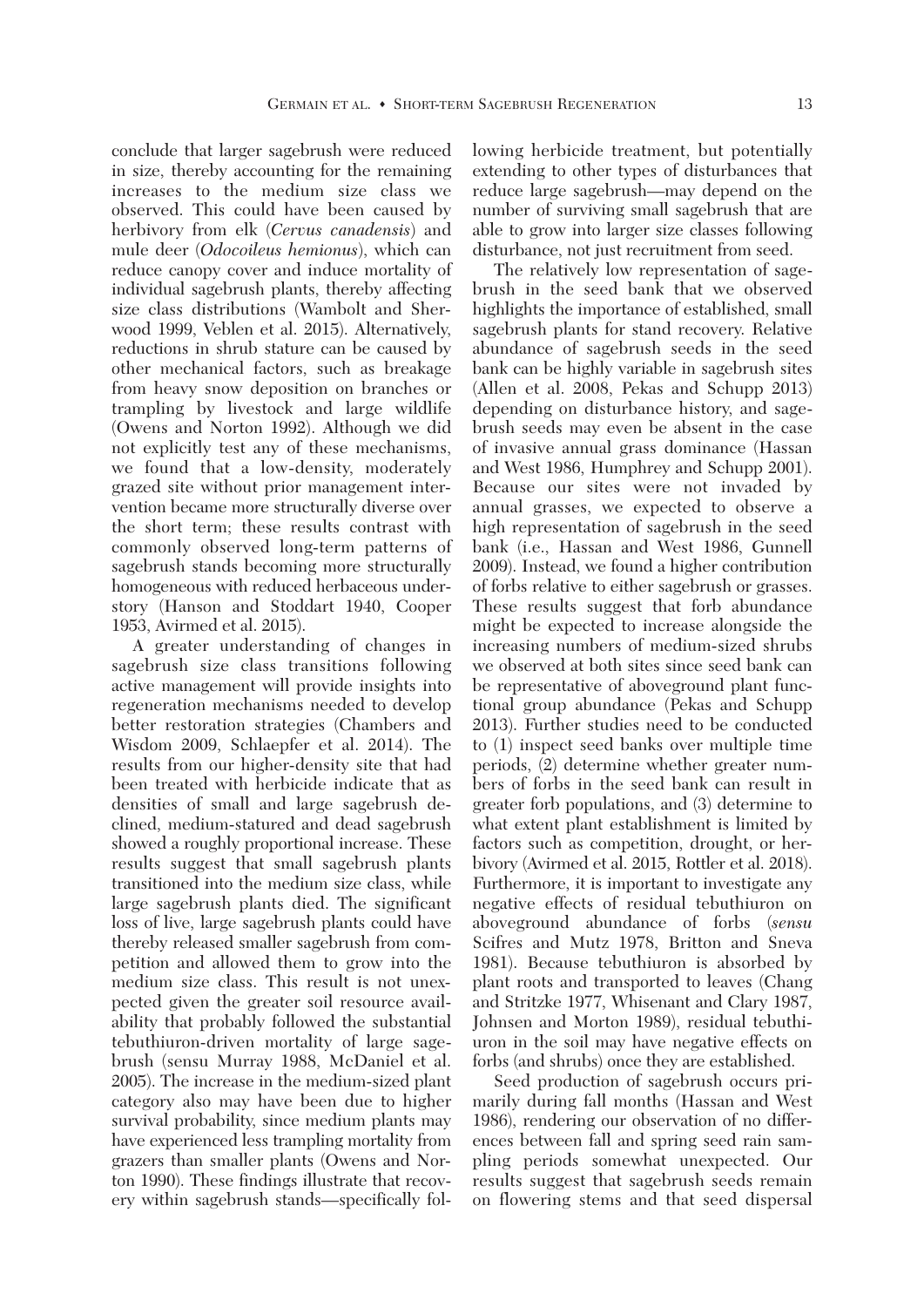continues until at least 6 months after seed production. Nonetheless, rates of seed rain at both sites occurred within a range similar to sagebrush stands elsewhere (West and Durham 1991, Landeen 2015). Although sagebrush recruitment is typically not limited by seed production (Schlaepfer et al. 2014), it is highly episodic (Perryman et al. 2001), responsive to rainfall (Frischknecht and Harris 1968), and negatively influenced by competition from resident plants (Blaisdell 1949, Gunnell et al. 2010). This suggests that under adequate field conditions even very few viable seeds may be enough for sagebrush recruitment. This is an important consideration for recruitment not only in undisturbed areas that may be of conservation concern but also in herbicidetreated areas where the goal is to reduce shrubs. Further research should determine what level of seed production is sufficient for increasing sagebrush populations from seed, such as the recommended seeding rate of 1.1–2.2 kg/ha of pure live seed for establishing sagebrush in rangeland seedings (Jensen et al. 2001).

 The high seed rain and increased densities of medium-sized sagebrush we observed following tebuthiuron treatment may explain why management activities aimed at reducing overall shrub densities often see short-lived results. Depending on management objectives, however, proliferation of younger, medium-sized shrubs and the associated increase in structural heterogeneity of sagebrush stands may be desirable. For instance, wildlife such as sage-grouse often require shrub structural diversity to address their various needs: large shrubs are required for shelter, younger shrubs with active leader growth are required for winter browse, and shrub-free patches that open niches for herbaceous plant growth and associated insects provide crucial nutrients for young chicks (Crawford et al. 2004, Dahlgren et al. 2006). At both our low- and high-density sites, the persistence of some large shrubs with a burgeoning medium size class is likely to contribute positively to sage-grouse habitat. Additionally, the structural changes we observed at the herbicide-treated high-density site, including creation of shrub-free patches (i.e., from dead shrubs) and higher densities of younger shrubs, represent potential mechanisms by which low-rate tebuthiuron application may benefit sage-grouse population habitat (Crawford et al. 2004, Dahlgren et al. 2006).

# **Conclusions**

 A variety of ecological drivers can be responsible for changes to the size structure of sagebrush stands. Our results are not inconsistent with previous studies indicating the importance of seed rain from surviving sagebrush (Johnson and Payne 1968, Bartolome and Heady 1978, Baker 2006) because the clearest, most immediate driver of sagebrush structural changes in our study appeared to be transitions among size classes of surviving plants. In undisturbed low-density sites, herbivory or other mechanical damage shifted shrub densities toward medium-sized plants, whereas transitions of small shrubs into the medium size class (associated with mortality of large plants) appeared to be a primary pathway of recovery in high-density disturbed areas treated by herbicide. Size class diversity may therefore be an important component of sagebrush stand resilience following disturbance (Ellsworth et al. 2016) that may enable resident plants to respond to shifting resource availability and recruitment opportunities in the wake of management action or natural disturbance. Future research is needed to explore how size class variation could indicate sagebrush stand resilience to disturbance and contribute to habitat characteristics needed by endemic wildlife.

# ACKNOWLEDGMENTS

 Funding was provided by the Summer Undergraduate Research and Creative Opportunities (SURCO) program and the Department of Wildland Resources, Utah State University; NRCS CIG; Utah Agricultural Experiment Station; and the USDA–ARS Forage and Range Research Lab in Logan, Utah. We thank Monty Weston for use of the study site, Justin Williams and Joe Lamb for field assistance, and John Stevens for assistance with statistical analyses. This research was approved as Utah Agricultural Experiment Station journal paper number 8848.

# LITERATURE CITED

ALLEN, E.A., J.C. CHAMBERS, AND R.S. NOWAK. 2008. Effects of a spring prescribed burn on the soil seed bank in sagebrush steppe exhibiting pinyon-juniper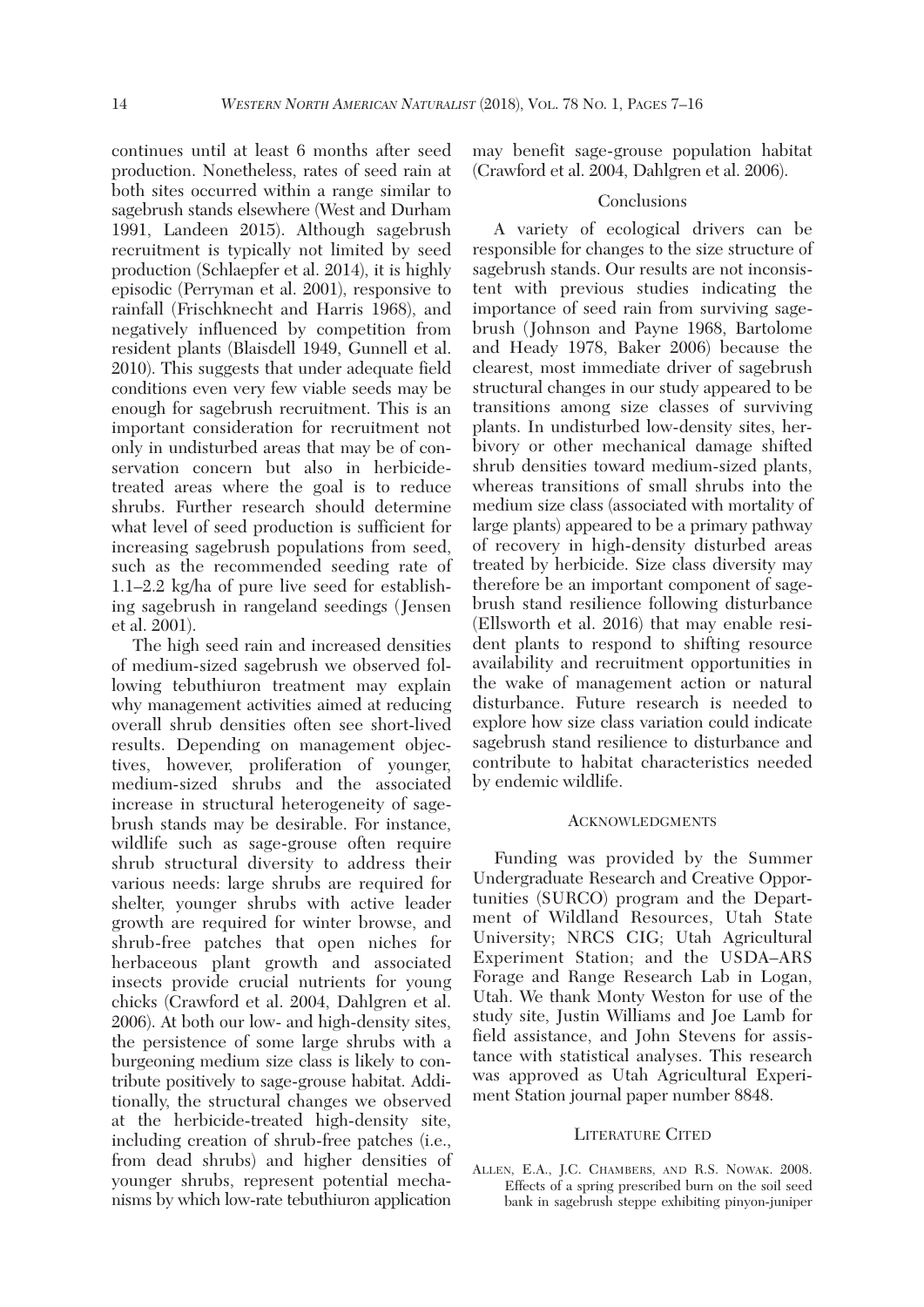expansion. Western North American Naturalist 68: 265–277.

- ANDERSON, J.E., AND R.S. INOUYE. 2001. Landscape-scale changes in plant species abundance and biodiversity of a sagebrush steppe over 45 years. Ecological Monographs 71:531–556.
- AVIRMED, O., W.K. LAUENROTH, I.C. BURKE, AND M.L. MOBLEY. 2015. Sagebrush steppe recovery on 30–90 year-old abandoned oil and gas wells. Ecosphere 6:1–10.
- BAKER, W.L. 2006. Fire and restoration of sagebrush ecosystems. Wildlife Society Bulletin 34:177–185.
- BARTOLOME, J.W., AND H.F. HEADY. 1978. Ages of big sagebrush following brush control. Journal of Range Management 31:403–406.
- BECK, J.L., J.W. CONNELLY, AND K.P. REESE. 2009. Recovery of Greater Sage-Grouse habitat features in Wyoming big sagebrush following prescribed fire. Restoration Ecology 17:393–403.
- BLAISDELL, J.P. 1949. Competition between sagebrush seedlings and reseeded grasses. Ecology 30:512–519.
- BRITTON, C.M., AND F.A. SNEVA. 1981. Effects of tebuthiuron on western juniper. Journal of Range Management 34:30–32.
- CHAMBERS, J.C., AND M.J. WISDOM. 2009. Priority research and management issues for the imperiled Great Basin of the western United States. Restoration Ecology 17:707–714.
- CHANG, S.S., AND J.F. STRITZKE. 1977. Sorption, movement, and dissipation of tebuthiuron in soils. Weed Science 25:184–187.
- COOPER, H.W. 1953. Amounts of big sagebrush in plant communities near Tensleep, Wyoming, as affected by grazing treatment. Ecology 34:186–189.
- CRAWFORD, J.A., R.A. OLSON, N.E. WEST, J.C. MOSLEY, M.A. SCHROEDER, T.D. WHITSON, R.F. MILLER, M.A. GREGG, AND C.S. BOYD. 2004. Ecology and management of sage-grouse and sage-grouse habitat. Journal of Range Management 57:2–19.
- DAHLGREN, D.K., R. CHI, AND T.A. MESSMER. 2006. Greater Sage-Grouse response to sagebrush management in Utah. Wildlife Society Bulletin 34:975–985.
- DAVIES, K.W., J.D. BATES, AND A.M. NAFUS. 2012. Mowing Wyoming big sagebrush communities with degraded herbaceous understories: has a threshold been crossed? Rangeland Ecology and Management 65:498–505.
- DAVIES, K.W., C.S. BOYD, J.L. BECK, J.D. BATES, T.J. SVEJ-CAR, AND M.A. GREGG. 2011. Saving the sagebrush sea: an ecosystem conservation plan for big sagebrush plant communities. Biological Conservation 144:2573–2584.
- ELLSWORTH, L.M., D.W. WROBLESKI, J.B. KAUFFMAN, AND S.A. REIS. 2016. Ecosystem resilience is evident 17 years after fire in Wyoming big sagebrush ecosystems. Ecosphere 7:e01618.
- FRISCHKNECHT, N.C., AND L.E. HARRIS. 1968. Grazing intensities and systems on crested wheatgrass in central Utah: response of vegetation and cattle. Technical Bulletin No. 1388. U.S. Department of Agriculture, Forest Service.
- GUNNELL, K.L. 2009. Seed banks of sagebrush communities seeded with crested wheatgrass. Master's thesis, Utah State University, Logan, UT.
- GUNNELL, K.L., T.A. MONACO, C.A. CALL, AND C.V. RAN-SOM. 2010. Seedling interference and niche differentiation between crested wheatgrass and contrasting

native Great Basin species. Rangeland Ecology and Management 63:443–449.

- HANSON, W.R., AND L.A. STODDART. 1940. Effects of grazing upon bunch wheatgrass. Journal of the American Society of Agronomy 32:278–289.
- HASSAN, M.A., AND N.E. WEST. 1986. Dynamics of soil seed pools in burned and unburned sagebrush semideserts. Ecology 67:269–272.
- HUMPHREY, L.D., AND E.W. SCHUPP. 2001. Seed banks of *Bromus tectorum*–dominated communities in the Great Basin. Western North American Naturalist 61:85–92.
- JENSEN, K.B., W.H. HORTON, R. REED, AND R. WHITE-SIDES. 2001. Intermountain planting guide. AG Report 510, Utah State University Extension Publications, Logan, UT. 104 pp.
- JOHNSEN, T.N., AND H.L. MORTON. 1989. Tebuthiuron persistence and distribution in some semiarid soils. Journal of Environmental Quality 18:433–438.
- JOHNSON, R.J., AND G.F. PAYNE. 1968. Sagebrush reinvasion as affected by some environmental influences. Journal of Range Management 21:209–212.
- KNICK, S.T., AND J.T. ROTENBERRY. 2002. Effects of habitat fragmentation on passerine birds breeding in Intermountain shrubsteppe. Studies in Avian Biology 25:131–141.
- LAMBERT, S.M. 2005. Seeding considerations in restoring big sagebrush habitat. Pages 75–80 *in* N.L. Shaw, M. Pellant, and S.B. Monsen, editors, Sage-grouse habitat restoration symposium proceedings. RMRS-P-38, U.S. Department of Agriculture, Forest Service, Rocky Mountain Research Station, Fort Collins, CO.
- LANDEEN, M.L. 2015. Mountain big sagebrush (*Artemisia tridentata* spp. *vaseyana*) seed production. Master's thesis, Brigham Young University, Provo, UT.
- LESICA, P., S.V. COOPER, AND G. KUDRAY. 2007. Recovery of big sagebrush following fire in southwest Montana. Rangeland Ecology and Management 60: 261–269.
- MAIER, A.M., B.L. PERRYMAN, R.A. OLSON, AND A.L. HILD. 2001. Climatic influences on recruitment of 3 subspecies of *Artemisia tridentata.* Journal of Range Management 54:699–703.
- MCDANIEL, K.C., L.A. TORELL, AND C.G. OCHOA. 2005. Wyoming big sagebrush recovery and understory response with tebuthiuron control. Rangeland Ecology and Management 58:65–76.
- MCIVER, J., AND M. BRUNSON. 2014. Multidisciplinary, multisite evaluation of alternative sagebrush steppe restoration treatments: the SageSTEP Project. Rangeland Ecology and Management 67:435–439.
- MEYER, S.E. 1994. Germination and establishment ecology of big sagebrush: implications for community restoration. Pages 244–251 *in* Proceedings—ecology and management of annual rangelands. General Technical Report INT-313, USDA Forest Service, Intermountain Research Station, Ogden, UT.
- MEYER, S.E., AND S.B. MONSEN. 1992. Big sagebrush germination patterns: subspecies and population differences. Journal of Range Management 45:87–93.
- MITCHELL, R.M., J.D. BAKKER, J.B. VINCENT, AND G.M. DAVIES. 2017. Relative importance of abiotic, biotic, and disturbance drivers of plant community structure in the sagebrush steppe. Ecological Applications 27:756–768.
- MONSEN, S.B., AND R. STEVENS. 2004. Seedbed preparation and seeding practices. Pages 121–154 *in* S.B.